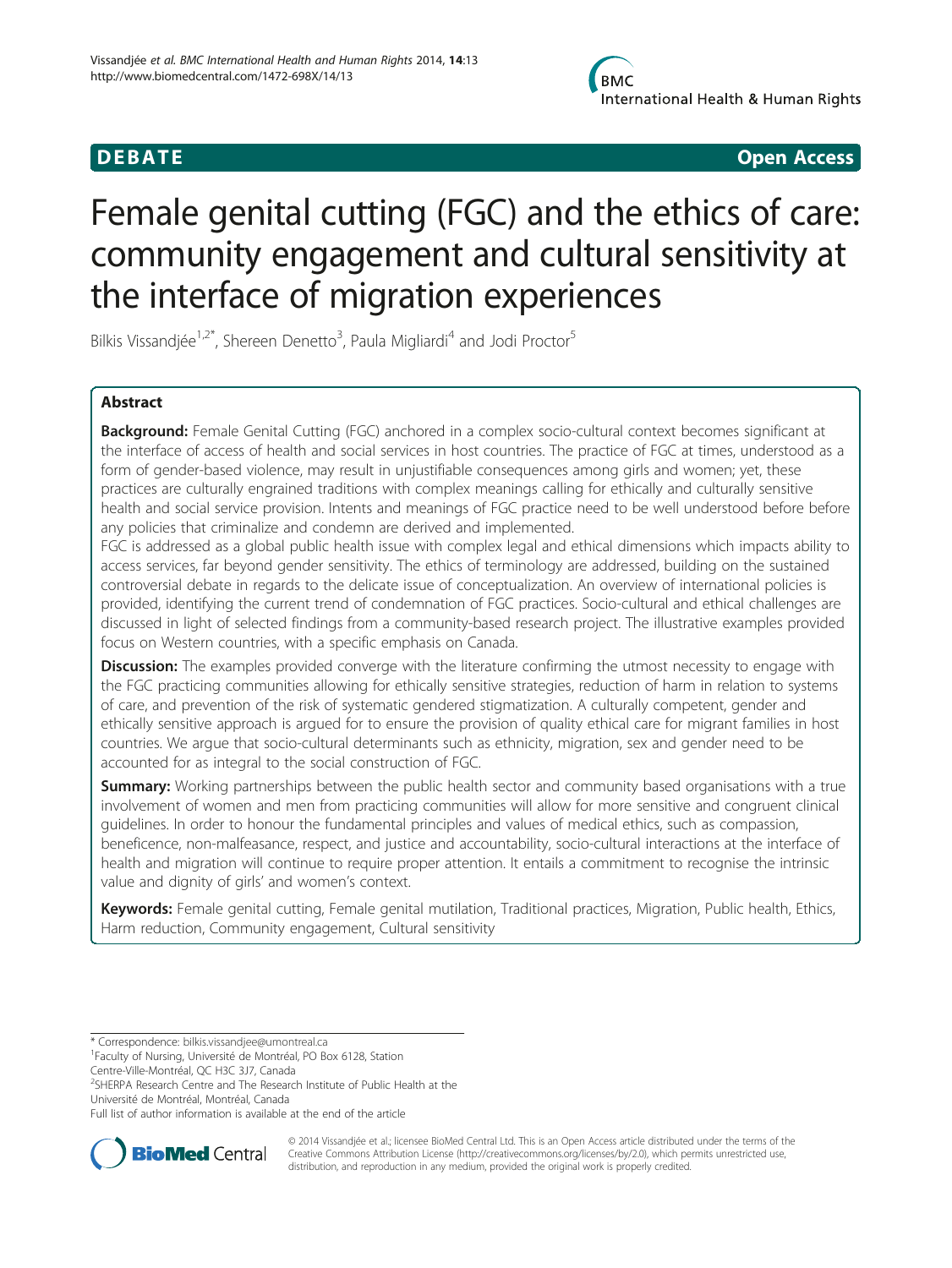'… Once the girl is cut, she is cut off …' Peter Kamuron, Human Rights Activist

#### Background

In recent years, increased international migration from a wide variety of countries has exposed social and public health care professionals in host countries such as Canada to a diversity of issues associated with traditional practices adopted by selected migrant families as they progressively integrate into a new society. When it comes to such traditional practices, providing quality, ethical and safe health care highlights the responsibilities at different levels of the health care system of the host society. The objective of this paper is to examine the ethical and legal complexities raised by traditional practices such as female genital cutting (FGC) in multicultural health and social services practice settings. We argue that socio-cultural determinants such as ethnicity, migration, sex and gender need to be accounted for as integral to the social construction of FGC. The practice of FGC is often understood as a form of gender-based violence that often results in unjustifiable consequences among girls and women; yet, these practices are culturally engrained traditions with complex socio-cultural meanings calling for ethically and culturally sensitive health and social service provision. These meanings are often strongly juxtaposed alongside positive and less positive demonstrating that the intent/meaning of FGC in cultures needs to be well understood before any criminalization and condemnation policies are implemented.

The socio-cultural context must be addressed to ensure the reduction of harm in relation to systems of care, particularly to prevent gendered stigmatization of affected individuals. Social and health care professionals will need to strengthen their practice to reach the right balance in regards to their legal obligations along with their fundamental responsibility to provide equitable and compassionate care to all. Further to a general background on FGC practices, the cultural significance of FGC for practising communities will be illustrated with a case study discussion from the Sexuality Education Resource Centre Manitoba (SERC); these arguments will ground the analysis of the ethical complexity of FGC care and health service.

Ritual alteration of the genitalia of female infants, children, adolescents and adults has been a traditional practice in numerous cultures since antiquity. These practices have been documented in at least 26 countries in and around Sub-Saharan Africa. Practiced since the time of the pharaohs, FGC has been documented in a diversity of community groups from numerous religions, including but not limited to Animists, Catholics, Jews, Muslims, Protestants, and those without religious beliefs [[1-3](#page-8-0)]. Having stated that, it is important to note

that, contrary to popular belief, the primary motivations for these practices are often more anchored in cultural values than dictated by religious precepts.

The type of FGC procedures varies not only across countries, but also within countries, across ethnic groups and within cultural communities [[4](#page-8-0)]. The World Health Organization (WHO) classifies the alteration of the genitalia of female infants, children, adolescents and adults into four types: type one refers to the partial or total removal of the clitoris and, in very rare cases, only the prepuce; type two refers to the partial or total removal of the clitoris and the labia minora, with or without excision of the labia majora; type three refers to the stitching/narrowing of the vaginal opening through the creation of a covering seal; and finally, type four refers to all other procedures used to alter the female genitalia for non-medical purposes, e.g., pricking, piercing, incising, scraping and cauterizing the genital area [[5\]](#page-8-0).

Within many patriarchal societies, the tradition of FGC is intended to ensure control of female sexuality, chastity and the honour of the community. However, FGC practices hold many additional cultural meanings, including but not limited to the preservation of group identity; a rite of passage ensuring social transition from one status level to another; preservation of virginity and family honour; and the furthering of marriage goals, including the enhancement of sexual pleasure for men. Though cultural meanings associated with the practice are diverse, it is clear that FGC practices are often viewed as a social good, essential in the socialisation of girls [\[1](#page-8-0),[2,6,7](#page-8-0)].

Given the evidence of physical harm caused by FGC, selected reactions from practicing communities point to the potential of social exclusion and marginalization of women (among other socio-cultural consequences) that may result when girls or women are not excised or infibulated, potentially bringing greater harm [\[7-10](#page-8-0)]. Though the medico-physical consequences of FGC are increasingly documented in international literature, the complex nature of the socio-cultural effects associated with these practices or lack thereof require further discussion, especially when anchored within the intricate trajectory of integration into a new society.

#### The ethics of terminology

The language used to describe these practices remains controversial and requires careful ethical consideration. The term 'Female Genital Mutilation,' formerly adopted by the United Nations (UN) calls attention to the gravity of the harm caused by FGC practices. 'Female Genital Mutilation (FGM)' is the terminology used within campaigns to end these practices by anti-FGC advocates from practicing countries of origin and the western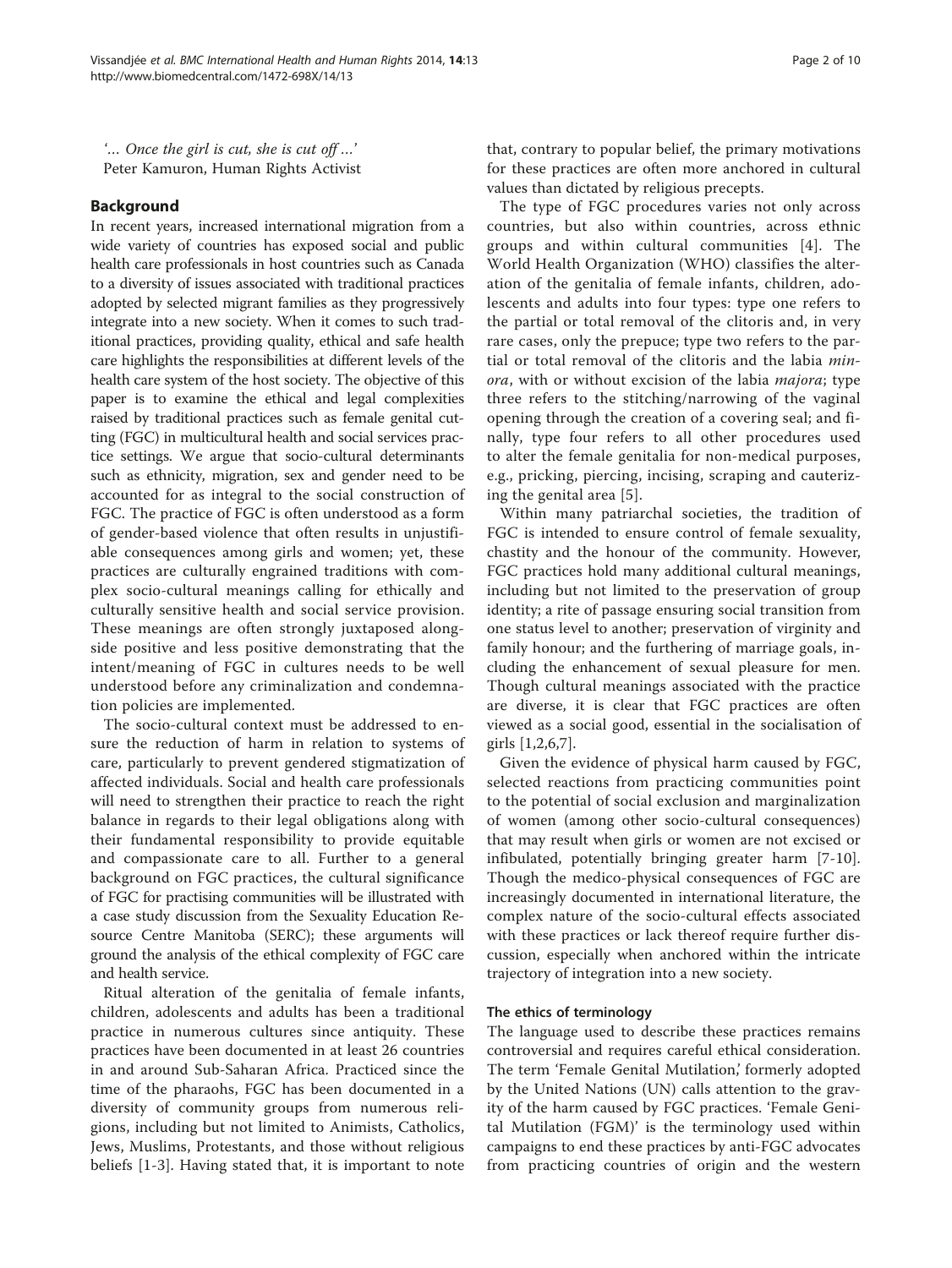world. FGM terminology positions the practice of FGC as an extreme human rights violation. This term is often perceived as inflammatory, judgemental and stigmatising, particularly for women previously exposed to the practice who do not view their bodies, or the bodies of their daughters, as mutilated [[3\]](#page-8-0). The implication within this terminology is that FGC is practiced as an act of intentional violence against female children, adolescents and women. Those who do not understand FGC as such an act, but as a valued cultural tradition, may experience the language of "mutilation" as alienating [\[7](#page-8-0),[9-11\]](#page-8-0). The delicate challenge of reconciling respect for cultural values associated with these practices and addressing their perceived harmful effects on health is evident in this discrepancy between the intent and impact of language.

'Traditional women's practices,' 'Traditional health practices,' and 'Initiation,' are some of the preferred terms identified by individuals who subscribe to the socio-cultural benefits from these practices. Chalmers & Omer Hashi [[10\]](#page-8-0) as well as Vissandjée et al. [[7](#page-8-0)] conducted focus groups with overall 600 women from different practising countries living in Canada which revealed "circumcision" to often be the preferred terminology. Several other authors have also identified "circumcision" as an alternative term, yet this term has been argued to trivialise the procedure, falsely attributing to FGC the legitimacy afforded to male circumcision within the West [[12,13](#page-8-0)]. "Female Genital Cutting (FGC)" and "excision and infibulation" have been identified as more neutral, ethically sensitive terminology [[4,6](#page-8-0)]. For the purpose of this chapter, we will use FGC as a term comprising procedures which alter the female genital organs for cultural or non-therapeutic reasons.

# **Discussion**

# Criminalization and condemnation: an overview of international policies

In multi-ethnic societies across the western world, professionals in the field of health and social services are faced with an increasing number of women, men, and families originating from countries where practices such as FGC are common [[14](#page-8-0)-[18](#page-8-0)]. International trends of migration contribute to the growing controversy regarding traditional practices as they meet up with host society's cross-cultural imperatives in the health care system. As such, health care professionals are required to deal with the ethical complexity of navigating through their own personal identity and culture, most often in opposition with the identity and cultural processes of the women and men migrants they are meant to serve while bound by their legal and professional guidelines [[19\]](#page-8-0).

# Criminalization and condemnation: an overview of Canadian policies

In 1997, the Canadian Criminal Code was amended through bill C-27 to declare acts of FGC a criminal offence. Those caught performing these acts are subject to prosecution. If health and social service providers believe a female child is at risk of the practice, or has already undergone the practice, they are required to report to relevant statutory bodies under provincial child welfare legislation [\[4,20](#page-8-0)]. Canada's legal position is consistent with the WHO, World Medical Association and the International Federation of Gynaecology and Obstetrics and Society of Obstetricians and Gynaecologists of Canada which have all condemned the practice. FGC practices are becoming increasingly prohibited by law, both in countries where it is traditionally practised and in countries of immigration [\[8,15,18](#page-8-0)].

Legal condemnation has had notable socio-cultural consequences in host countries such as Canada. Macklin documented the experience of a Sudanese family in St. Catharine's, Ontario who were charged with having the procedure performed on their daughter in Canada, by an unidentified practitioner at the age of 11 [[20](#page-8-0)]. Though the charges were eventually withdrawn by the prosecution due to lack of evidence, the state intervention in this case resulted in the detention of the parents in custody and the apprehension of their two children by child welfare authorities. Macklin notes that police, child welfare authorities, and lawyers acted with cultural insensitivity. It is additionally highlighted that long term emotional and social damage to the complainant, the accused and the family was incalculable.

Under the Canadian Medical Association's (CMA) Code of Ethics section 'Responsibilities to Society,' article 41 states that health professionals "must recognise that community, society and the environment are important actors in the health of individual patients" [[19](#page-8-0)], p. 3. In instances where health care professionals are faced with the legal obligation to notify statutory bodies of the occurrence or risk within the host society of FGC, ethical considerations of article 41 need to be carefully weighed with their legal requirement to report. Furthermore, the CMA Code of Ethics section 'General Responsibilities' article 14 states that health professionals must "take all reasonable steps to prevent harm to patients" [\[19\]](#page-8-0), p. 2. This is where the relative nature of the definition attributed to harm becomes of concern. Selected communities do not necessarily view the practice of FGC (more often, re-infibulation post-delivery) as potentially harmful; rather the lack thereof may lead to psychosocial harm experienced by girls and women at risk of being ostracised by members of their community.

Indeed, many authors converge by highlighting the fact that criminalising practices of FGC may have unintended adverse effects, such as the risk of clandestine practice of FGC within host countries, alternate practices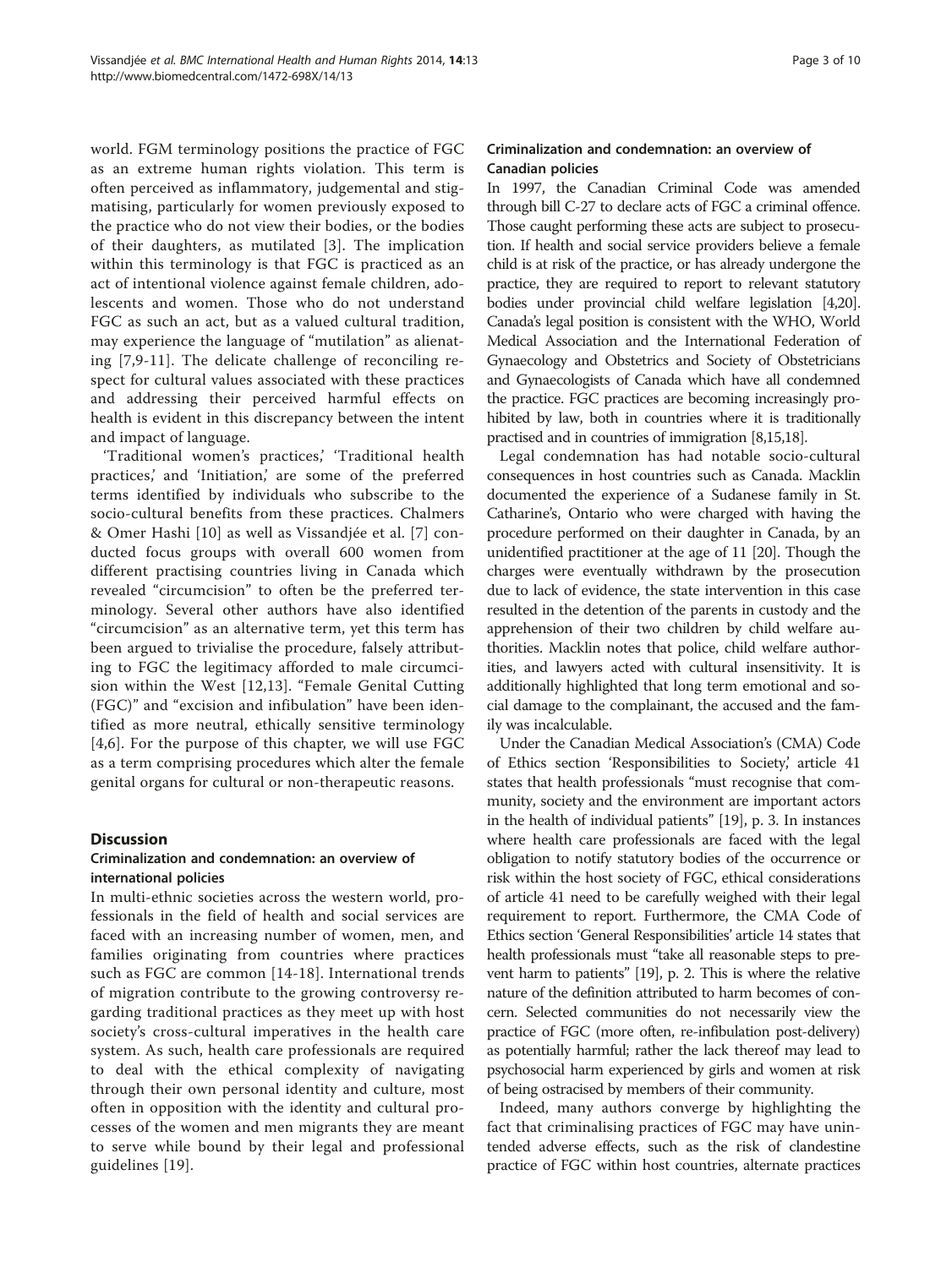such as a ritual nick or that parents send their girl child to the home country to undergo these practices in unsafe conditions [\[6,9,15\]](#page-8-0).

Issues associated with the practices of FGC in the West have notable gray areas, including but not limited to the requests for re-infibulation of the vaginal canal after childbirth or notification of the courts about previously performed practices. Re-infibulation within medical settings has been a common occurrence across the western world, often brought forward as a potential harm-reduction strategy in order to minimise health hazards associated with potentially risky behaviours. Such practice is argued to offer safer and culturally acceptable alternatives that bear the least amount of psychosocial harm [\[17\]](#page-8-0). Such clinical requests call for an increased awareness of health care professionals' ethics and responsibilities to give the best care possible while being sensitive to one's life context; such clinical requests may be considered by many to be contrary to professional medical ethics, yet the extent to which re-infibulation constitutes a breach of law remains unclear in many Western countries. It should be noted that legislation condemning FGC may not resolve the ethical difficulty faced by health care professionals even if increasingly anchored as a human rights abuse with the responsibility to "refuse to participate in or support practices that violate human rights" [[19](#page-8-0)], p. 1.

Having stated that, a recent policy statement and guidelines from the SOGC clearly states that requests of re-infibulation must be denied [[4\]](#page-8-0); on the other hand, one needs to remember to trust a medical judgment call whether or not to perform re-infibulation, beyond the ethical and legal controversy surrounding the practice if it is assessed to be for the 'patient's good' and that 'harm' will be prevented [\[11,14](#page-8-0)].

# Criminalization and condemnation: an international controversy

In Italy, the United States and the Netherlands, proposed policy developed in partnership with selected practising communities has provoked great controversy. In an historic case in Seattle in 1996, physicians at the Harborview Medical Centre suggested a symbolic procedure of pricking the clitoral hood be performed in order to appease traditional Somali families. It was argued that such a procedure would be less invasive than circumcision (as performed on male babies) and would minimise the risk of individuals seeking FGC services illegally within the host country or sending the child abroad to the home country. Though this proposal was approved by a committee of health professionals and medical ethicists it was met with public outcry which prevented it from moving forward.

Equality Now (US based) highlighted that, in 2010, further to their policy statement in reference to paediatricians' 'nicking' of girls genitalia, 'encouraging paediatricians to

perform this practice with the umbrella of 'cultural sensitivity' is simply a shocking lack of understanding of girls' fundamental right to bodily integrity and equality. Equality Now suggested to members of the American Academy of Paediatricians, an awareness-raising discussion in collaboration with practising immigrant communities about these highly sensitive and ethical practices leading to potentially harmful consequences including tampering with a recognised human rights violation against girls and women [\[21,22](#page-8-0)].

A similar proposal was put forward in Florence, Italy in 2003 by the Reference Centre for Preventing and Curing FGM of the Department of Gynaecology, Perinatology and Reproduction Physiology. The suggested alternative ritual was a prick of the clitoral hood with a small needle, done under local anaesthesia on children old enough to provide consent. An Italian bioethics committee judged this proposal to be ethical, yet international public protest prevented its adoption [\[1\]](#page-8-0).

Selected analyses of a human rights framework juxtapose western acceptance of male circumcision and female genital constructive surgery in European and North American countries with clear condemnation of FGC practices among immigrants from practising countries [[23](#page-8-0)]. Very recently, a German court in Cologne ruled against circumcising young boys for religious reasons [[24,25\]](#page-8-0). The Court found that the 'child's fundamental right to bodily integrity' was more important than his parents' fundamental rights to religious freedom. It should be noted that Germany does not carry a law against male circumcision, as opposed to the one against FGC, creating additional uncertainties about procedures related to both sexes. After months of debate, in December 2012, German lawmakers overturned this law granting parents the right to authorize male circumcision by a trained practitioner. Similarly, in the US, non-therapeutic circumcision of male children is part of basic health care; in regards to FGC, a number of US states have adopted laws against FGC [[22,26](#page-8-0)]. In the same vein as the arguments made throughout this paper, Equality Now reinforces the fact that it is critically important for relevant local and community groups to be involved at all levels to address this sensitive issue within the diversity of relevant communities. Culturally sensitive awarenessraising, education and outreach programs need to be sternghtened in order to protect a new generation of american girls. To be effective, approaches addressing FGC need to be holistic and include education and outreach components as well as measures for legal protection and accountability [[22](#page-8-0)].

While getting better informed and trained about the consequences of these practices and the premises underlying them, health care professionals need to reflect upon the intricate ethical complexity of the contribution of determinants such as ethnicity, migration, sex and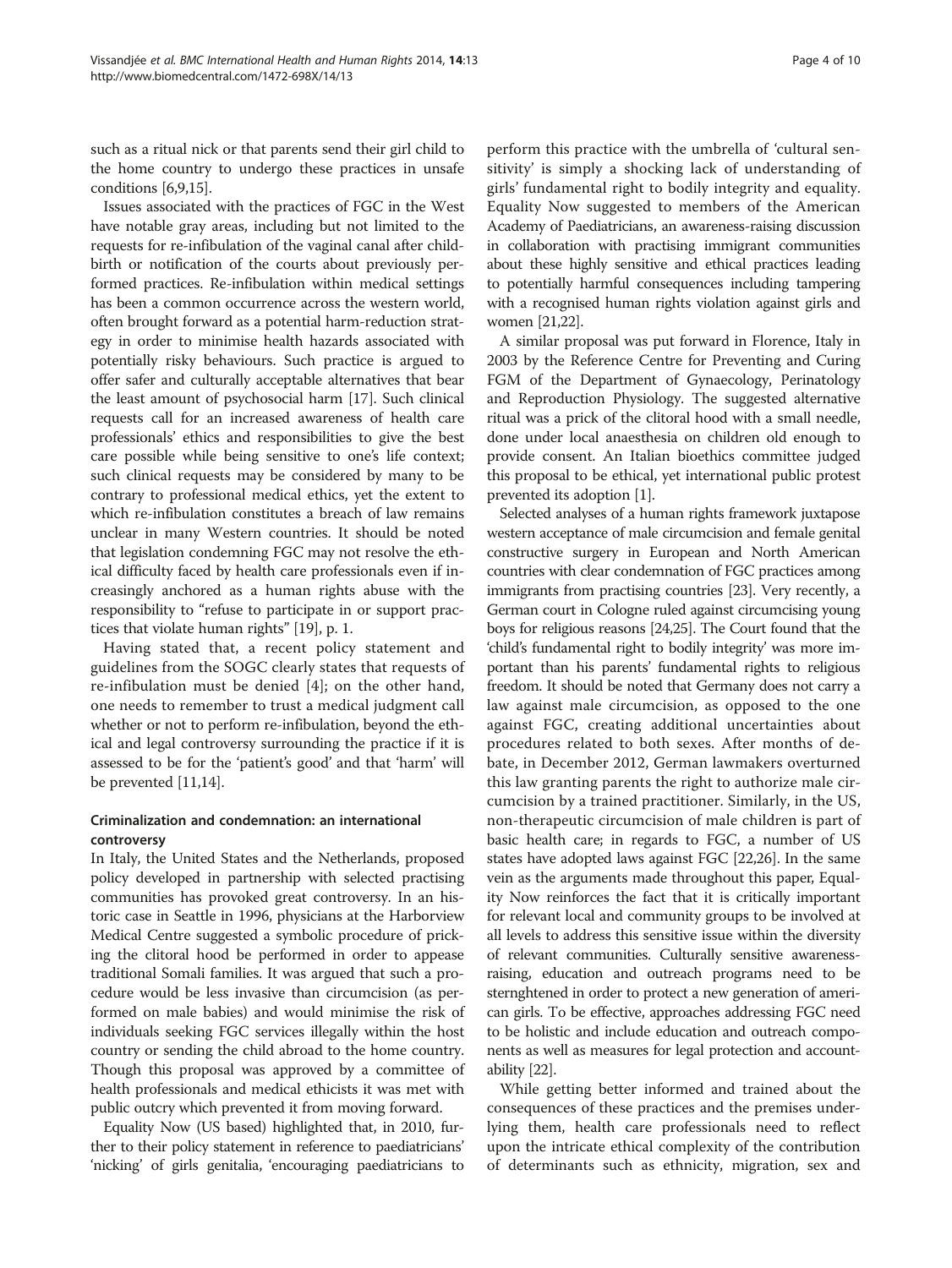gender in the social construction of FGC practices among migrants in western countries where there is, in parallel, a rise in female genital reconstruction surgeries. Just as Johnsdotter & Essén [\[27\]](#page-8-0) stated: "… procedures involving genital modifications are intertwined with political considerations. They are never purely about anatomy and physiology but are intrinsically entangled with cultural norms, identity and ideology. The pricking of the clitoral hood among women from countries of Africa is condemned, while reduction of clitoral tissue among women across countries of Europe is legal and accepted …" [\[27\]](#page-8-0), p. 35.

In 2011 in Indonesia, though FGC was banned in 2006, guidelines to physicians on how to perform FGC were issued by the Indonesian Ministry of Health. Public statements of strong concern followed this release by a number of medical experts and rights groups who argued that release of the guidelines was responsible for an increase of FGC practice in medical settings. Of concern was also the issue that guidelines could well be misinterpreted as an endorsement of the procedure, combined with an enticement for doctors to encourage the practice [\[28](#page-8-0)].

# At the interface of care: culturally and ethically sensitive quality of care for all

The fear of stigmatisation within the host society cultural norms in regards to the integrity and rights of girls' and women's bodies as well as the overt perceptions that FGC is a deviant practice that requires criminalisation has been documented as inadvertently limit women and men from accessing needed quality health services [[7-9\]](#page-8-0). In addition, intercultural communication difficulties stemming from linguistic and other cultural barriers have been identified as key deterrents for many immigrant women and men in accessing health services [[29-32\]](#page-8-0). Establishing proper and quality communication as the basis of an ethical clinical situation has been highlighted in ample empirical evidence as well as selected codes of ethics for health care professionals such as nurses and physicians in the context of linguistic barriers [[33](#page-8-0)].

A number of women emigrating from practising countries may have already undergone FGC upon arrival [\[34](#page-8-0)]. At some point, many of these women will be required to use the social and health care system, particularly during pregnancy and childbirth. While studies have demonstrated the immediate harmful health effects of FGC practices, in terms of uncontrolled bleeding and infection, selected longterm effects are not well understood and may vary. Some of the outcomes include vaginal infections, difficult second stage delivery, as well as ill-sustained menstrual and sexual pain. Ill-health outcomes may affect not only those new to Canada but also those who have been in Canada for a long time but are slowly getting to know the health care system due to lack of knowledge in regards to access and general discomfort with health care providers [[7,35\]](#page-8-0).

It has also been documented that women having experienced these traditional practices tend to not avail themselves of other services such as sexual health clinics or pain management, not recognising that the pain may not be a "normal" condition, whether it be provoked during sexual activities or a chronic sensation. When Einstein [[36](#page-8-0)] asked women about pain during any of their daily experiences, they considered them negligible - just what is 'normal' and what every woman has. However, when women were actually tested for pain in the vulvar region, Einstein found that all of her participants had at least one area of the vulva in which the pressure-pain threshold was lower than that for Canadian women with vulvar vestibulitis, a chronic vulvar pain condition. Einstein concludes by suggesting that her participants had chronic pain but to them it was just part of normal life [[36](#page-8-0)].

European and North American studies of health care professionals' knowledge, perception and management of birth for women who have experienced FGC have found significant gaps in knowledge and clinical practice related to the delicate and complex nature of care required [[17,33,](#page-8-0)[37,38\]](#page-9-0). Unfamiliarity, subtle discomfort and lack of guidelines or uptake of the latter may induce serious mismanagement of infibulation during delivery associated with the risk of psychological harm [\[37\]](#page-9-0). In addition, unnecessary caesarean sections have been reported among women from practicing countries due to the lack of familiarity and overall discomfort of Canadian health care professionals with the practice of infibulation [[7,10](#page-8-0)]. Similar findings have been noted in Germany and other Western European countries [[11\]](#page-8-0). Chalmers & Omer Hashi [\[10](#page-8-0)] have reported that 87.5% of the 432 Somali women interviewed in Ontario birth experiences in Canada have disclosed unpleasant and hurtful comments made by caregivers during delivery. The women interviewed reported verbal expressions of negative shock and a sense of disgust by selected caregivers, perceived to a certain extent as a lack of respect and privacy, especially when in some instances, colleagues are called upon to 'take a look' without prior request or permission [\[10](#page-8-0)].

Under the section 'Initiating and Dissolving a Patient-Physician Relationship' of the CMA Code of Ethics [[19](#page-8-0)], article 17 states that health professionals are ethically bound not to discriminate: '... *in providing medical service*, do not discriminate against any patient on such grounds as age, gender, marital status, medical condition, national or ethnic origin, physical or mental disability, political affiliation, race, religion, sexual orientation, or socioeconomic status...' However subtle, the sense of perceived disrespect towards a girl or a woman on grounds of her having experienced FGC, is a violation of article 17.

In order to softly navigate through delicate subjects such as FGC at the interface of sex, gender and migration experiences while seeking care in host countries such as Canada,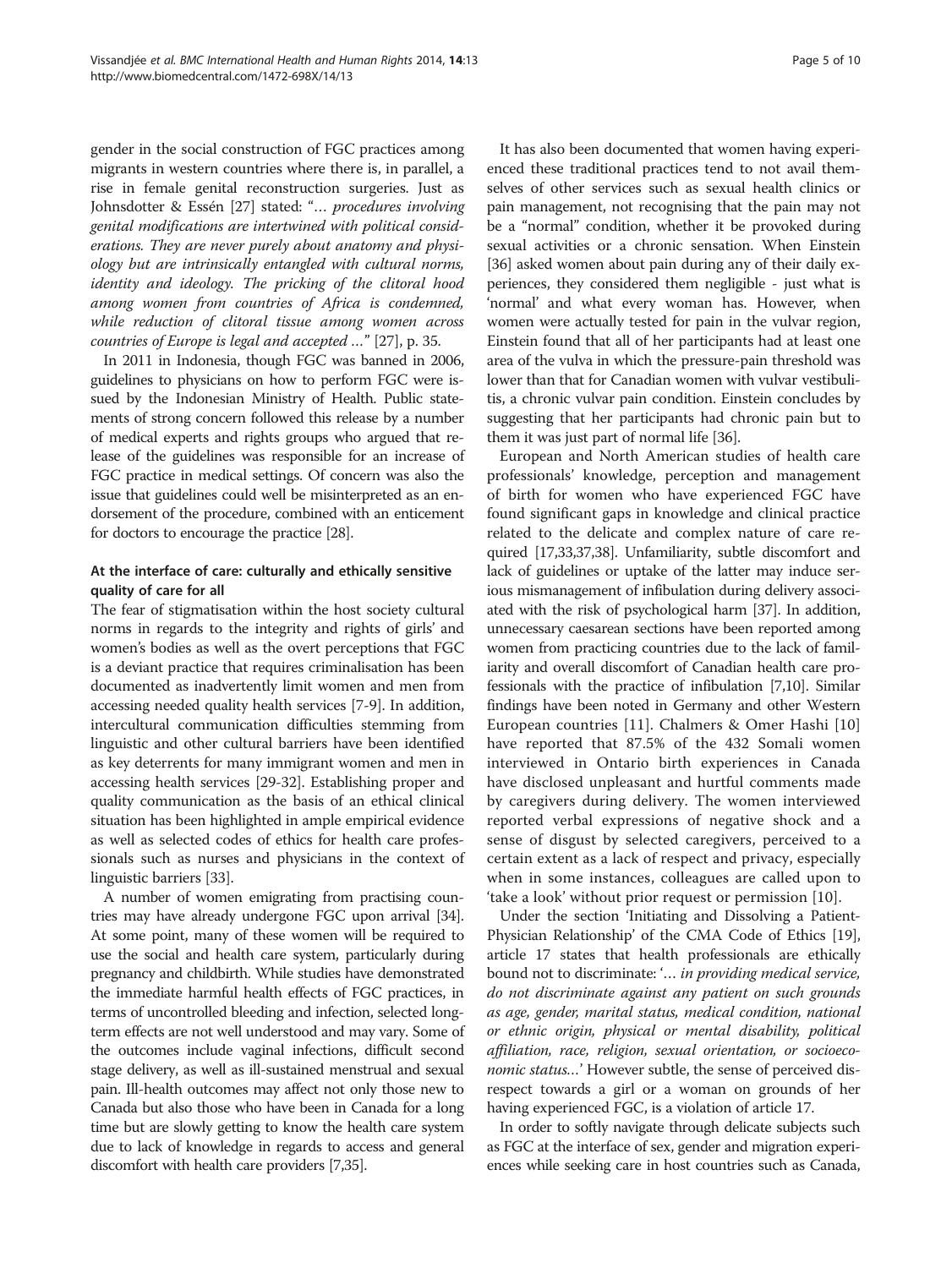it is necessary to strengthen competence, congruency and compassion, along with the uptake of sensitive guidelines in partnership between medical and community organisations. The Sexuality Education Resource Centre (SERC), based in Winnipeg Manitoba, is among selected organisations in Canada that aims to provide sensitive and culturally competent care to girls, women and families when needed. A case study illustrating the interactions between SERC and women they attend to will allow the reader to anchor the discussion provided above as SERC strives to give voice to those living experiences associated with FGC practices. The aim of this section is to enhance the importance of a deeply sensitive and reflexive practice with an illustration of the complexity of socio-cultural issues raised via a dialogic process between a diversity of women and men and members of a community organization.

### Our Selves, Our Daughters: an illustration

Despite the fact that immigration is a notable reality in places like Toronto, Vancouver and Montreal, Winnipeg is increasingly receiving its fair share of immigrants. In Manitoba, immigration has increased exponentially in the past decade due to highly successful provincial programs and policies, most notably the Provincial Nominee Program along with the long standing commitment to assist in the relocation of refugees in Canada. Over the years, a number of families from select countries in Africa have sought refuge in Manitoba [\[39\]](#page-9-0). In the past decade, at least seven out of the top ten source countries of refugees have been African countries, namely Ethiopia, Sudan, Eritrea, Somalia, Egypt and Sierra Leone, where prevalence levels of FGC range from 74.3% to 97.9% [\[40\]](#page-9-0).

SERC with centres in Winnipeg and Brandon has been attending to the needs of immigrants and refugees, primarily newcomers, for 25 years. SERC's main mission is to promote sexual health through education. Central to SERC's work in education and prevention is an analysis of sexuality in its broadest sense that takes into account the intersections of sexuality and culture, values, gender, identity and migration. Since 2009, SERC has been working closely with specific migrant communities in Winnipeg to tackle this complex, rich and deeply culturally entrenched tradition. SERC seeks to work closely with women and their families, community members as well as service providers in order to reduce any risks associated with the practice of FGC as the families integrate into a new society with its specific cultural and at times contrasting values in regards to FGC. Addressing such a controversial issue has required a processoriented, iterative approach to build community trust and successful partnerships, prerequisites for successful engagement on this sensitive and potentially stigmatizing issue.

Additional context is provided by the fact that SERC subscribes to harm reduction, health promotion and illness prevention when it comes to sexual and reproductive

issues. The following definition of harm reduction has been adopted by SERC as it applies to a range of sexual and reproductive health issues including FGC: a set of strategies and tactics that encourages people to reduce harm to themselves and their communities, through the sharing of relevant information, facts and practical material tools that will allow them to make informed and educated decisions. It recognises the competency of their efforts to protect themselves, their loved ones and their communities [\[41\]](#page-9-0).

Applying these approaches to this community-based project meant first learning more about the practice through a community lens and through that process engaging community. To this end, the "Our Selves, Our Daughters" project began with a community-based research process. Community members were hired to conduct different phases of the research. Community views were elicited through gender-segregated focus groups (7 with 48 women, 1 with 9 young men, 1 with 7 young women, 2 with 19 men) and individual interviews with eight community members in leadership positions (5 men and 3 women), and professed religious leaders (6 men and 1 woman). Core members of the team conducted thematic analysis of the data, which were presented to participants invited to a feedback session. Further analysis was conducted with their feedback to refine our themes.

Addressing this taboo and culturally sensitive issue has enabled SERC to uncover assumptions and help readjust theworld-views of those coming from non-FGC practicing communities, steeped in Western feminist thought. While delivering service provider training, SERC facilitators tended to wrongly assume that women affected by FGC were knowledgeable of harms associated with the practice. Discourses are discordant.

"-It can cause problems to the health of the woman. The sexual desire also can be reduced. Even it can also affect the fertility. She can become infertile.

- I didn't get your point. Do you mean if some organs are injured as a consequence of female circumcision?

- No, I think she can't become infertile because of circumcision. The fertility part of the woman's body is not on the place where circumcision is done.

- She may experience problems during labour.

-Maybe.

- I don't think it brings problems to labour. Labour is a natural process. So this labour problem happens naturally. There is no link between circumcision and labour. It might have other problems.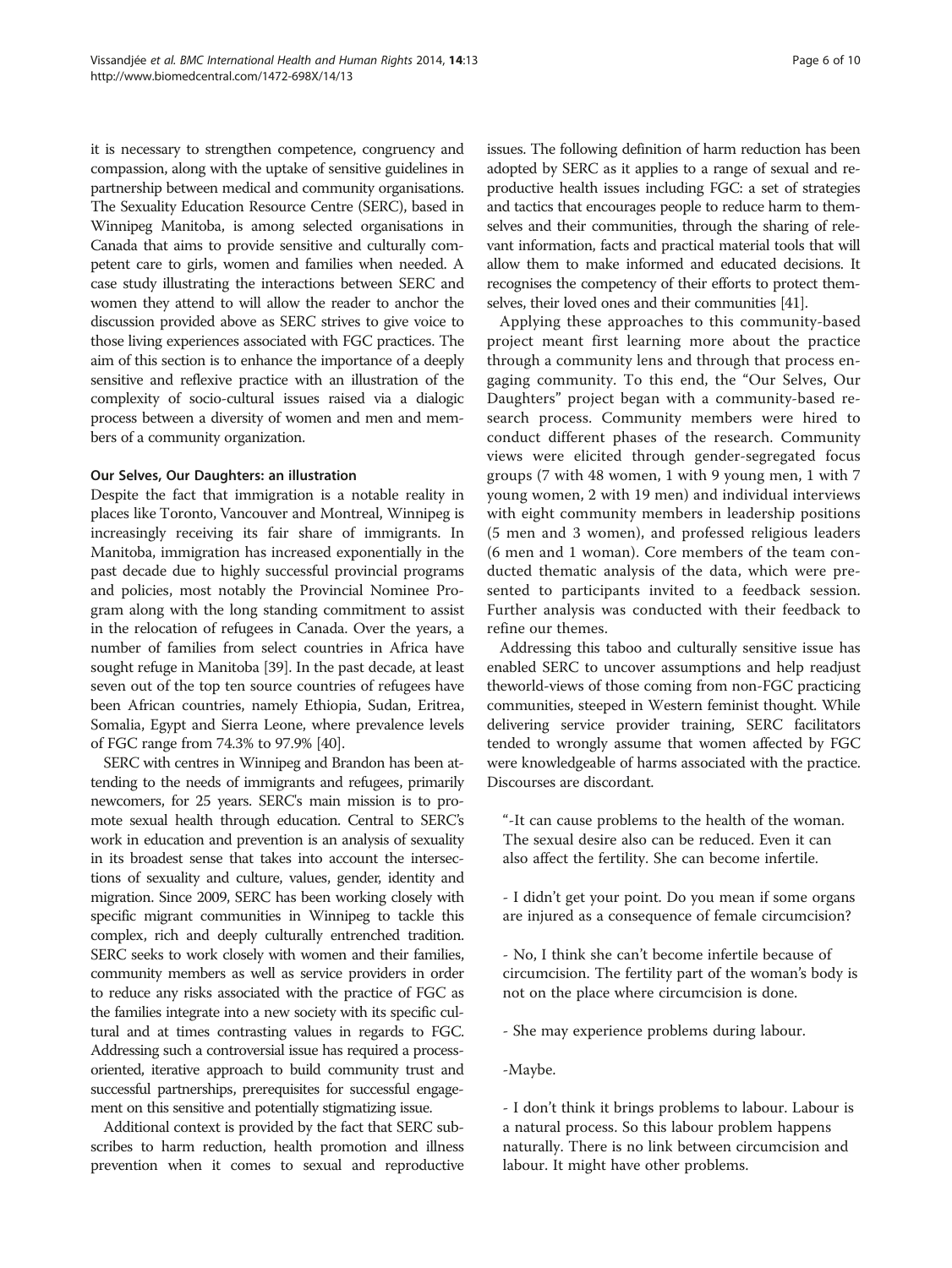- [Circumcision] is normal in [my country], Does it have side effects?

- I remember there was something they say 'fistula,' fistula for urine and fistula for stool. That is because of circumcision.

- What is fistula?" [\[42](#page-9-0)], p. 21.

Converging with previous studies, a large number of women did not realize that the long-term health impacts that some were experiencing may have been linked to FGC, such as recurrent UTIs, painful menstruation/ blood retention, constantly sensitive perineum, and complications during childbirth. It was accepted that if a woman experienced pain and illness, they were as likely to be caused by a curse or evil spirits. Many women attending SERC's workshops shared their belief in the role of supernatural forces regulating cause and effect in many aspects of their lives.

Given that many participants were misinformed about the practices themselves, about rights and access to quality health care in Canada as well as about interpretation services, SERC facilitators built specific training material for women and men including the function and configuration of women's internal organs, maturation of the body through menstruation, conception, pregnancy, childbirth and menopause. Women's reactions were varied, upon receipt of this new information. The strongest reaction was illustrated by women expressing regrets, stating that if they had known then what they were learning now, they would have made different decisions about their bodies. Other women were exposed many times to anti - FGC campaigns and to changing laws in their country of origin or during migration; they knew; but, they could not act much in this regard. For other women, FGC practices were not viewed as harmful practices; they were perceived to be simply a necessary step to ensure personal, social, legal and economic standing for a woman in her community and society at large:

-"A mother was doing FGC because she loves her child and wants to protect her child. We are not ashamed of our culture, we are proud" [\[43\]](#page-9-0), p. 27.

-"Acknowledge that she loves her children. Don't victimise women" [\[42](#page-9-0)], p. 28.

-"Here the culture is different from back home. At home – if a child is not circumcised there is stigma. There is less chance that she will get married. When men sees she is not circumcised she will have an unpeaceful life" [\[43](#page-9-0)], p. 28.

-"The reason for female circumcision is to make her polite, to prevent her from becoming hyper, to prevent her from looking [for] extramarital sex, to prevent her from misbehaving" [\[42\]](#page-9-0), p. 11.

-"I know they were doing it to protect their daughters; they had a strong belief that their daughter won't be raped easily" [\[42](#page-9-0)], p. 29.

Many women and men shared these viewpoints. As one religious leader shared on the issue of change:

-"We have to weigh…Who we listen to? The oral culture that has been passed down from our elders for thousands of years … or this more recent information?" [[44\]](#page-9-0), p. 28.

Understanding 'harm' related to FGC may seem selfevident to a Western audience. In most FGC practicing communities, 'harm' is deeply anchored in cultural norms described by many women, particularly elders, that a woman's life is inextricably linked to suffering. In societies where childbirth and practices such as FGC occur without anaesthetics, enduring pain and suffering is expected. Women were described as the "root" or "heart" of the family and community by male participants in group discussions at SERC. As such, women are expected to put the needs of others before their own in addition to downplaying pain:

-"Even if we are hurt, as a woman we don't open our mouth and say it" [[42](#page-9-0)], p. 12.

-"I heard many divorce are resulted because of sexual issues. In our country if you ask a woman what was the cause of the divorce she says [word in own language], '…I don't want to keep living there…'She doesn't open her mouth and say. When we don't talk, the trauma may not be expressed" [[42\]](#page-9-0), p. 12.

Such perceptions represent a fair challenge for organisations like SERC to create and maintain a space in which women can safely disclose experiences both positive and adverse without breaching this valued silence seen by some cultures as intrinsic to a women's identity.

# Summary

# Ethically sensitive approach: reframing the concept of 'harm'

Few topics elicit such a strong, visceral reaction among women and men from non-practicing countries, as do FGC practices. The fact that many women are the keepers of this tradition, that the practice is so widespread among some groups, given the sub-optimal conditions under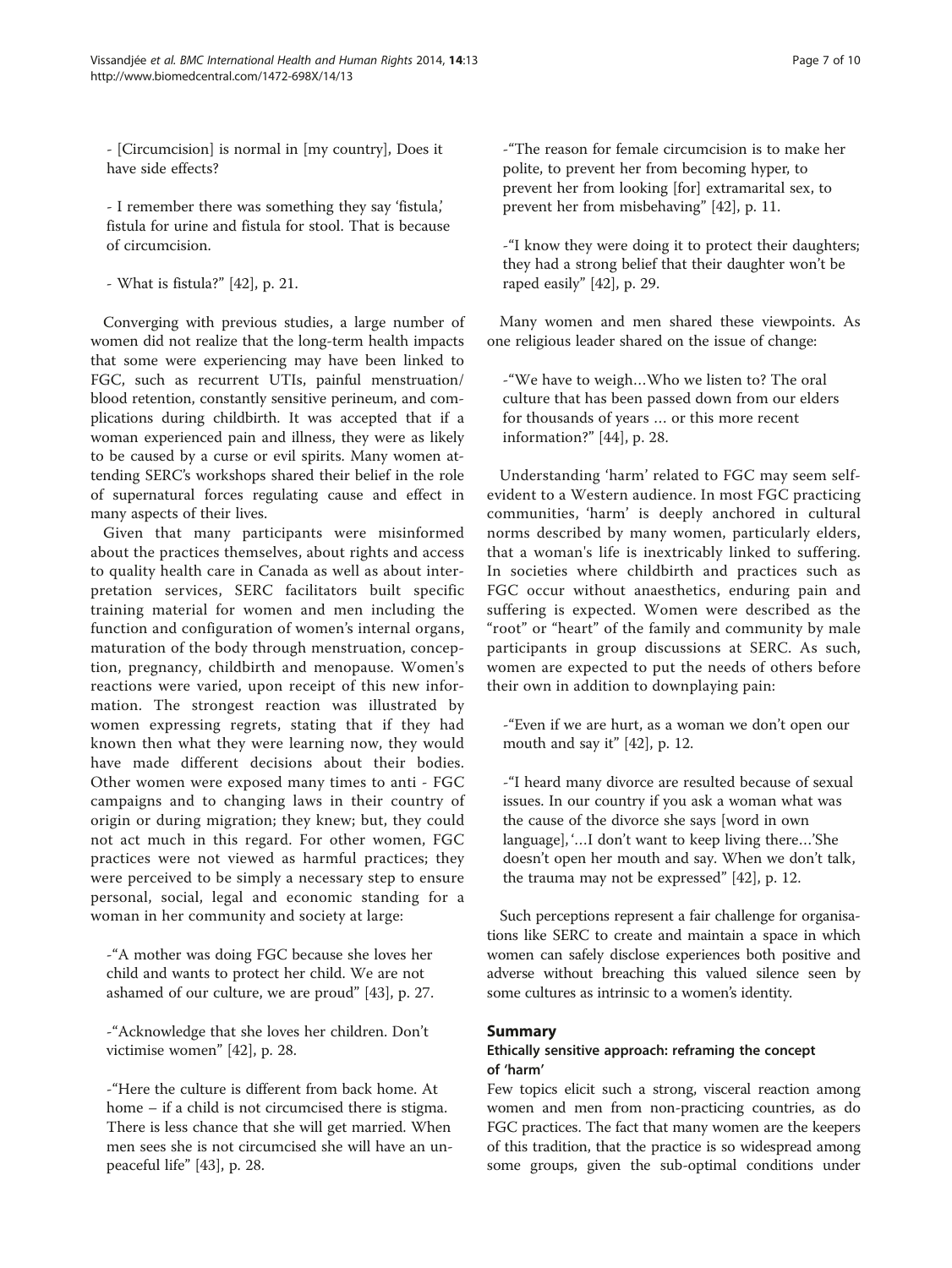which the practice occurs, and the fact that it mostly affects girls creates challenges for health care and communitybased providers to give ethically, gender sensitive, nonjudgmental care; this is key to the success of SERC's community-based work as change is progressively and carefully promoted. The issues raised above are key 'ingredients' in the training sessions that SERC is engaged in with a diversity of providers along with women themselves, while core information about FGC, diverse cultural meanings and social constructions are shared.

In order to be non-judgmental and ethical, to avoid further marginalization of newcomer women, SERC's providers had to reflect upon their own feelings and reactions as well as beliefs and values, recognise them and suspend judgement. The presence of an in-community facilitator was essential in these teachings, as she modelled how to reflect the normalcy of FGC in practicing cultures. In addition to this most valued presence, the briefings that were held allowed providers to move away from error-inducing dichotomies such as 'freedom' vs. 'oppression' and 'them' vs. 'us' as well as 'sensitive' vs. 'insensitive' towards quality of service and care for everyone within an environment that would be as bias free as possible [[45](#page-9-0)]. As providers become progressively aware of the continuum of beliefs and thoughts about the traditional practices, group discussions about a possible shift in these thoughts are held as information is shared with a diversity of women and men.

Similarly, a partnership in Switzerland, between community providers, professional actresses and amateur actors with a migration background have devised a play in English, French and Somali to increase public awareness, without accusing or judging, thereby building trust for the rounds of discussions that follow the performance [\[46](#page-9-0)].

In its mission to establish trust and freedom of conduct while sharing information and training women and providers, one of the challenges SERC faced was to carefully manage potential backlashes within and between members of community groups. SERC has begun to integrate issues associated with sexuality in general while increasing the time allocated to the training in order to allow for sharing and building constructively on potential emotional reactions. As discussed above, the involvement of statutory agencies such as child protection services and the police during selected training sessions have been perceived as an added value anchored in the principles of ethical collaborative strategies. Several initiatives are underway in Winnipeg to build a proper understanding of the role these agencies play in prevention, protection and support as newcomers are simultaneously encouraged to express their views about these institutions. Of interest, no such institutions have yet participated in SERCs' group discussions so as to not affect the trusting relationships.

Working partnerships between the public health sector and community based organisations with a true involvement of women and men from practicing communities will allow for more sensitive and congruent clinical guidelines. In order to honour the fundamental principles and values of Canadian medical ethics, such as compassion, beneficence, non-malfeasance, respect, and justice and accountability, the complex nature of socio-cultural interactions at the interface of health and migration will continue to require proper attention.

One of the most telling prescriptions from the Canadian Medical Association (CMA) Code of Ethics, article 12, states: "to practice the profession of medicine in a manner that treats the patient with dignity and as a person worthy of respect" [[19\]](#page-8-0), p. 1. It entails a commitment to recognise the intrinsic value and dignity of women's context. It has been argued earlier that selected, at times unintended, reactions from health care professionals may lead to perceptions of stigmatization by some women from practicing communities.

As a final note, it is therefore not superfluous to reiterate the importance of the obligation of health care professionals to provide compassionate and ethical care, especially when clinical situations are complex involving personal, community and legal consequences of a single clinical decision.

' … It is unacceptable that the international community remains passive in the name of a distorted vision of multiculturalism. Human behaviour and cultural values, however senseless or destructive they may appear from the personal and cultural standpoints of others, have meaning and fulfil a function for those who practice them. However, culture is not static but is in constant flux, adapting and reforming. People will change their behaviour when they understand the hazards and indignity of harmful practices and when they realize that it is possible to give up harmful practices without giving up meaningful aspects of their culture…'

Joint Statement (August 2007)

UNFPA, UNICEF and WHO at the Global Technical Consultation in Addis Ababa, Ethiopia

' … Culture is a matrix of infinite possibilities and choices. From within the same culture matrix we can extract arguments and strategies for the degradation and ennoblement of our species, for its enslavement or liberation, for the suppression of its productive potential or its enhancement...

Wole Sovinka, Nigerian Nobel Laureate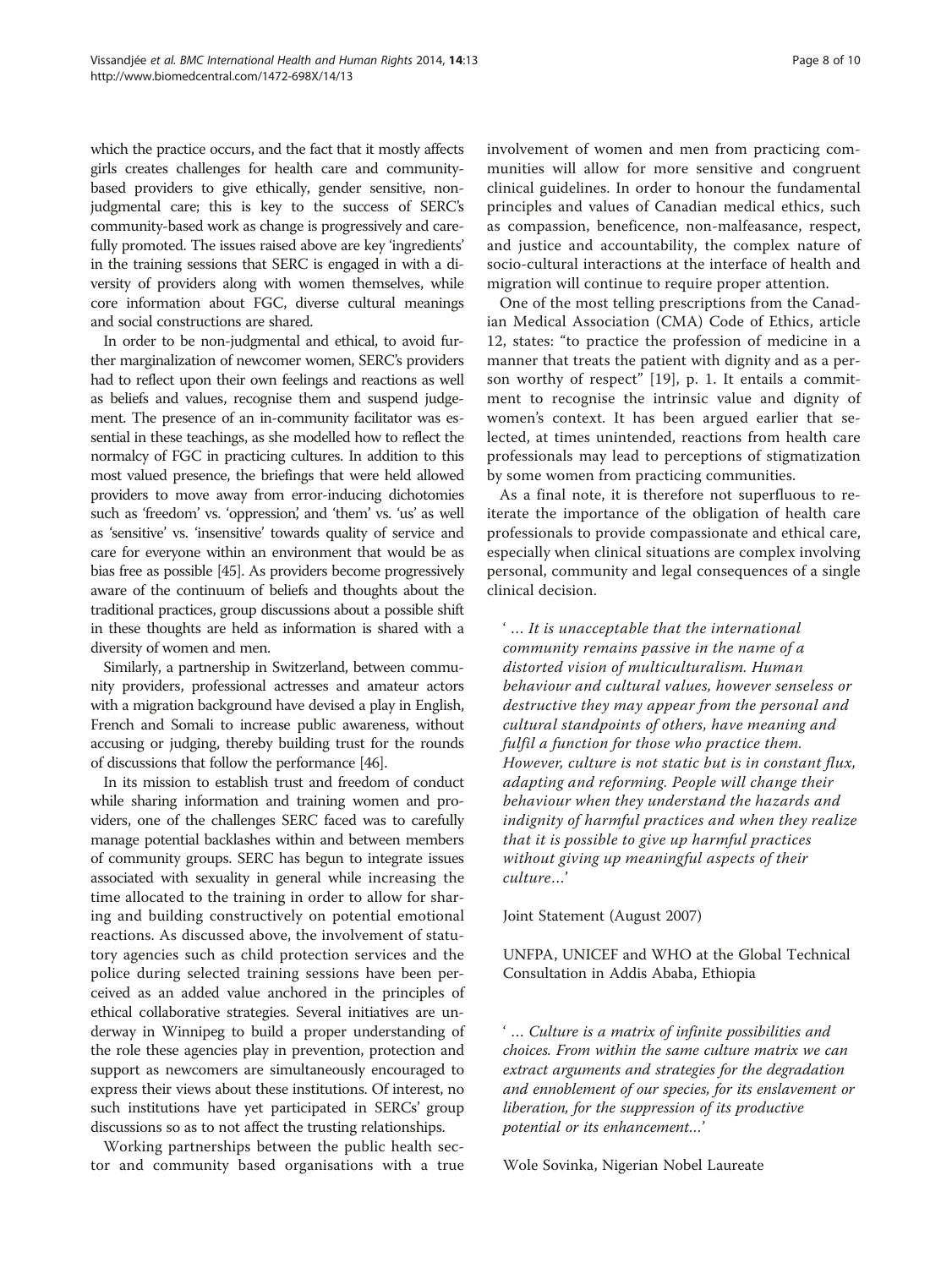#### <span id="page-8-0"></span>**Abbreviations**

CMA: Canadian Medical Association; FGC: Female genital cutting; FGM: Female genital mutilation; SERC: Sexual Education Resource Centre Manitoba; UNICEF: The United Nations Children's Fund; SOGC: Society of Obstetricians and Gynaecologists of Canada; UNFPA: The United Nations Population Fund (UNFPA), formerly the United Nations Fund for Population Activities; WHO: World Health Organization.

#### Competing interests

The authors declare that they have no competing interests.

#### Authors' contributions

The four authors participated equally in the development of the outline for this paper. BV and JP (under BV's supervision) held primary responsibility in the gathering of all relevant literature in the actual writing of the 'background' and 'discussion' sections of the paper; SD and PM held primary responsibility for carrying out and describing the case study, including gathering and inclusion of relevant literature. All authors read and approved the final manuscript.

#### Acknowledgments

The authors wish to recognize the contributions of Simret Daniel and Linda Plenert who have been great on-the-ground contributors to the project and a sounding board in terms of all matters discussed. Simret also helped greatly in the design, and data collection and analysis processes of the different reports/ studies conducted over the years. In terms of funding received, we wish to acknowledge Healthy Living and Seniors, Government of Manitoba, the Winnipeg Foundation for the project and the Canadian Institute of Health Research (Meetings, Planning and Dissemination grant).

The authors also wish to recognize the contribution of the Institute of Gender and Health (IGH), Canadian Institute of Health Research (CIHR) for funding the pilot work on women, sex and gender issues which led to this partnership work between members of the academic and community settings.

#### Author details

1 Faculty of Nursing, Université de Montréal, PO Box 6128, Station Centre-Ville-Montréal, QC H3C 3J7, Canada. <sup>2</sup>SHERPA Research Centre and The Research Institute of Public Health at the Université de Montréal, Montréal, Canada. <sup>3</sup>Immigrant and Refugee Community Organization of Manitoba (IRCOM), 95 Ellen Street, Winnipeg, Manitoba R3A 1S8, Canada. 4 Sexuality Education Resource Centre (SERC) Manitoba, 200- 226 Osborne Street, North Winnipeg, Manitoba R3C 1V4, Canada. <sup>5</sup>School of Social Work, McGill University, 845 Sherbrooke Street West, Montreal QC H3A 0G4, Canada.

#### Received: 13 May 2013 Accepted: 14 April 2014 Published: 24 April 2014

#### References

- 1. Abdulcadir J, Margairaz C, Boulvain M, Irion O: Care of women with female genital mutilation/cutting. Swiss Med Wkly Eur J Med Sci 2011, 140:1-8.
- Jirovsky E: Views of women and men in Bobo-Dioulasso, Burkina Faso, on three forms of female genital modification. Reprod Health Matters 2010, 18:84–93.
- 3. Rogo K, Subayi T, Toubia N: Female Genital Cutting, Women's Health, and Development: The Role of the World Bank. Washington, D.C: The International Bank for Reconstruction and Development/The World Bank; 2007.
- 4. Society of Obstetricians and Gynaecologists of Canada (SOGC). 2013. [[http://www.sogc.org/guidelines/documents/gui272PS1202E.pdf\]](http://www.sogc.org/guidelines/documents/gui272PS1202E.pdf)
- 5. World Health Organization (WHO). [[http://www.who.int/mediacentre/](http://www.who.int/mediacentre/factsheets/fs241/en/) [factsheets/fs241/en/](http://www.who.int/mediacentre/factsheets/fs241/en/)]
- 6. American Academy of Pediatricians (AAP). [[http://pediatrics.](http://pediatrics.aappublications.org/content/125/5/1088.full.pdf) [aappublications.org/content/125/5/1088.full.pdf](http://pediatrics.aappublications.org/content/125/5/1088.full.pdf)]
- 7. Vissandjée B, Kantiébo M, Levine A, N'Dejuru R: The cultural context of gender, identity: female genital circumcision, excision and infibulation. Health Care Women Int 2003, 24:115–124.
- 8. Heger Boyle E, Cotton Corl A: Law and culture in a global context: Interventions to eradicate female genital cutting. Annu Rev Law Soc Sci 2010, 6:195–215.
- 9. Abusharaf RM: Female Circumcision: Multicultural Perspectives. Philadelphia: University of Pennsylvania Press; 2006.
- 10. Chalmers B, Omer-Hashi K: What Somali women say about giving birth in Canada. J Reprod Infant Psychol 2002, 20:268–282.
- 11. Krasà K: Human rights for women: the ethical and legal discussion about female genital mutilation in Germany in comparison with other Western European countries. Med Healthc Philos 2010, 13:269–278.
- 12. Boddy J: Gender Crusades: The Female Circumcision Controversy in Cultural Perspective. In Transcultural Bodies: Female Genital Cutting in Global Context. Edited by Hernlund Y, Shell-Duncan B. New Brunswick, New Jersey, and London: Rutgers University Press; 2007:1–45.
- 13. Shell-Duncan B: The medicalization of female "circumcision": harm reduction or promotion of a dangerous practice? Soc Sci Med 2001, 52:1013–1028.
- 14. Cook R, Dickens B: Special commentary on the issue of reinfibulation. Int J Gynaecol Obstet 2010, 109:97–99.
- 15. Cook R, Dickens B, Fathalla M: Female genital cutting (mutilation/ circumcision): ethical and legal dimensions. Int J Gynaecol Obstet 2002, 79:281–287.
- 16. Davis DS: Ritual genital cutting of female minors. Pediatrics 2010, 125:1088–1093.
- 17. Thierfelder C, Tanner M, Bodiang CMK: Female genital mutilation in the context of migration: experience of African women with the Swiss health care system. Eur J Public Health 2005, 15:86-90.
- 18. Turillazzi E, Fineschi V: Female genital mutilation: the ethical impact of the new Italian law. J Med Ethics 2007, 33:98-101.
- 19. Canadian Medical Association (CMA). [\[http://policybase.cma.ca/dbtw-wpd/](http://policybase.cma.ca/dbtw-wpd/PolicyPDF/PD04-06.pdf) [PolicyPDF/PD04-06.pdf\]](http://policybase.cma.ca/dbtw-wpd/PolicyPDF/PD04-06.pdf)
- 20. Macklin A: The Double-Edged Sword. In Female Circumcision: Multicultural Perspectives. Edited by Mustafa Abusharaf RA. Philadelphia: University of Pennsylvania Press; 2006:207–223.
- 21. Anantnarayan L: American Academy of Pediatrics (AAP) is Advocating For U.S. Pediatricians to Perform Certain Types of Female Genital Mutilation (FGM). [[http://www.equalitynow.org/american-academy-pediatrics-aap](http://www.equalitynow.org/american-academy-pediatrics-aap-advocating-us-pediatricians-perform-certain-types-female-genital-mut)[advocating-us-pediatricians-perform-certain-types-female-genital-mut](http://www.equalitynow.org/american-academy-pediatrics-aap-advocating-us-pediatricians-perform-certain-types-female-genital-mut)]
- 22. Equality now. female genital mutilation in the U.S. Factsheet. US. 2013. [http://www.equalitynow.org/FGM\\_in\\_US\\_FAQ.](http://www.equalitynow.org/FGM_in_US_FAQ)
- 23. Hernlund Y, Shell-Duncan B: Transcultural Bodies: Female Genital Cutting in Global Context. New Brunswick, New Jersey, and London: Rutgers University Press; 2007:1–45.
- 24. Kulish N: German ruling against circumcising boys draws criticism. [[http://www.nytimes.com/2012/06/27/world/europe/german-court-rules](http://www.nytimes.com/2012/06/27/world/europe/german-court-rules-against-circumcising-boys.html?_r=0)[against-circumcising-boys.html?\\_r=0](http://www.nytimes.com/2012/06/27/world/europe/german-court-rules-against-circumcising-boys.html?_r=0)]
- 25. Snyder D: Circumcision to remain legal in Germany. 2012. NBC News December 12. Accessed February 10th 2014 [http://worldnews.nbcnews.com/](http://worldnews.nbcnews.com/_news/2012/12/12/15869347-circumcision-to-remain-legal-ingermany?lite) [\\_news/2012/12/12/15869347-circumcision-to-remain-legal-ingermany?lite](http://worldnews.nbcnews.com/_news/2012/12/12/15869347-circumcision-to-remain-legal-ingermany?lite).
- 26. Adler P: Is circumcision legal? Richmond J Law Public Interest 2013, 16:439–486.
- 27. Johnsdotter S, Essén B: Genitals and ethnicity: the politics of genital modifications. Reprod Health Matters 2010, 18:29–37.
- 28. Udin J: Indonesia: female genital mutilation regulations mistaken as endorsement, experts fear. [[http://www.irinnews.org/Report/93628/](http://www.irinnews.org/Report/93628/INDONESIA-FGM-C-regulations-mistaken-as-endorsement-experts-fear) [INDONESIA-FGM-C-regulations-mistaken-as-endorsement-experts-fear](http://www.irinnews.org/Report/93628/INDONESIA-FGM-C-regulations-mistaken-as-endorsement-experts-fear)]
- 29. Vissandjée B, Battaglini A: Santé des Femmes: A la Croisée des Questions de Genre, Ethnicité et Migration. In Santé et Services Sociaux de Première Ligne en Milieu Pluriethnique. Edited by Battaglini A. Québec: Éditions Rémi Saint Martin; 2010.
- 30. Asanin J, Wilson K: "I spent nine years looking for a doctor": exploring access to health care among immigrants in Mississauga, Ontario, Canada. Soc Sci Med 2008, 66:1271–1283.
- 31. Bartlett G, Blais R, Tamblyn R, Clermont R, MacGibbon B: Impact of patient communication problems on the risk of preventable adverse events in acute care settings. Can Med Assoc J 2008, 178:1555-1562.
- 32. Padilla Y, Villalobos G: Cultural responses to health among Mexican American women and their families. Family Commun Health 2007, 30:524–533.
- 33. Carnevale F, Vissandjée B, Nyland A, Vinet-Bonin A: I don't understand what you need: Ethical Nursing in Cross-linguistic Clinical Care. Nurs Ethics 2009, 16(6):1–10
- 34. Serour GI: The issue of reinfibulation. Int J Gynecol Obstet 2010, 109:93-96.
- 35. Battaglini A: Santé et services sociaux de première ligne en milieu pluriethnique. Éditions Rémi Saint Martin: Québec; 2010.
- 36. Einstein G: Situated Neuroscience: Exploring a Biology of Diversity. In Neurofeminism: Issues at the Intersection of Feminist Theory and Cognitive